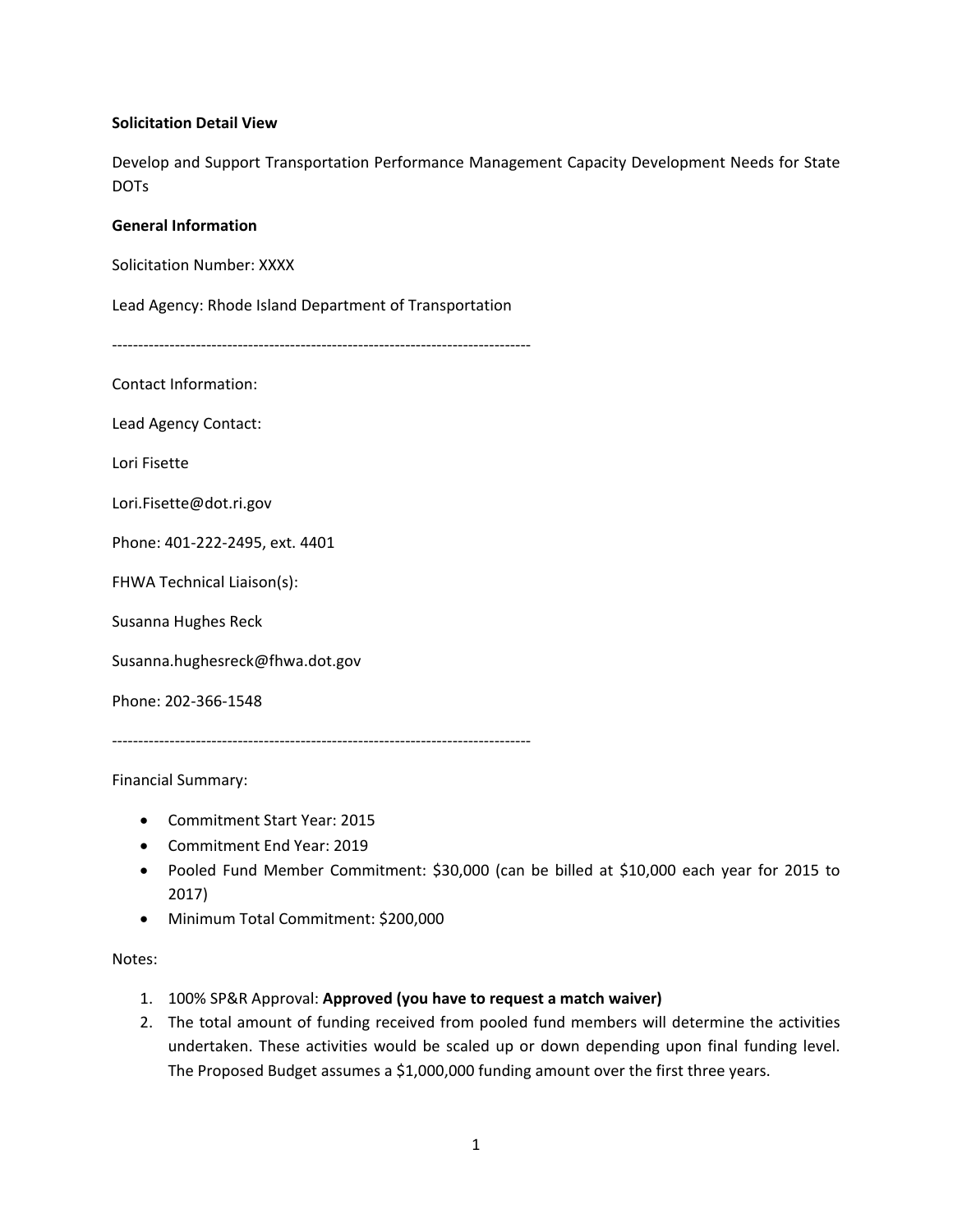3. An assessment will be undertaken at the end of CY2017 to determine if additional funding commitments are needed to further support the pooled fund program.

‐‐‐‐‐‐‐‐‐‐‐‐‐‐‐‐‐‐‐‐‐‐‐‐‐‐‐‐‐‐‐‐‐‐‐‐‐‐‐‐‐‐‐‐‐‐‐‐‐‐‐‐‐‐‐‐‐‐‐‐‐‐‐‐‐‐‐‐‐‐‐‐‐‐‐‐‐‐‐‐

Commitments by Organization:

‐‐‐‐‐‐‐‐‐‐‐‐‐‐‐‐‐‐‐‐‐‐‐‐‐‐‐‐‐‐‐‐‐‐‐‐‐‐‐‐‐‐‐‐‐‐‐‐‐‐‐‐‐‐‐‐‐‐‐‐‐‐‐‐‐‐‐‐‐‐‐‐‐‐‐‐‐‐‐‐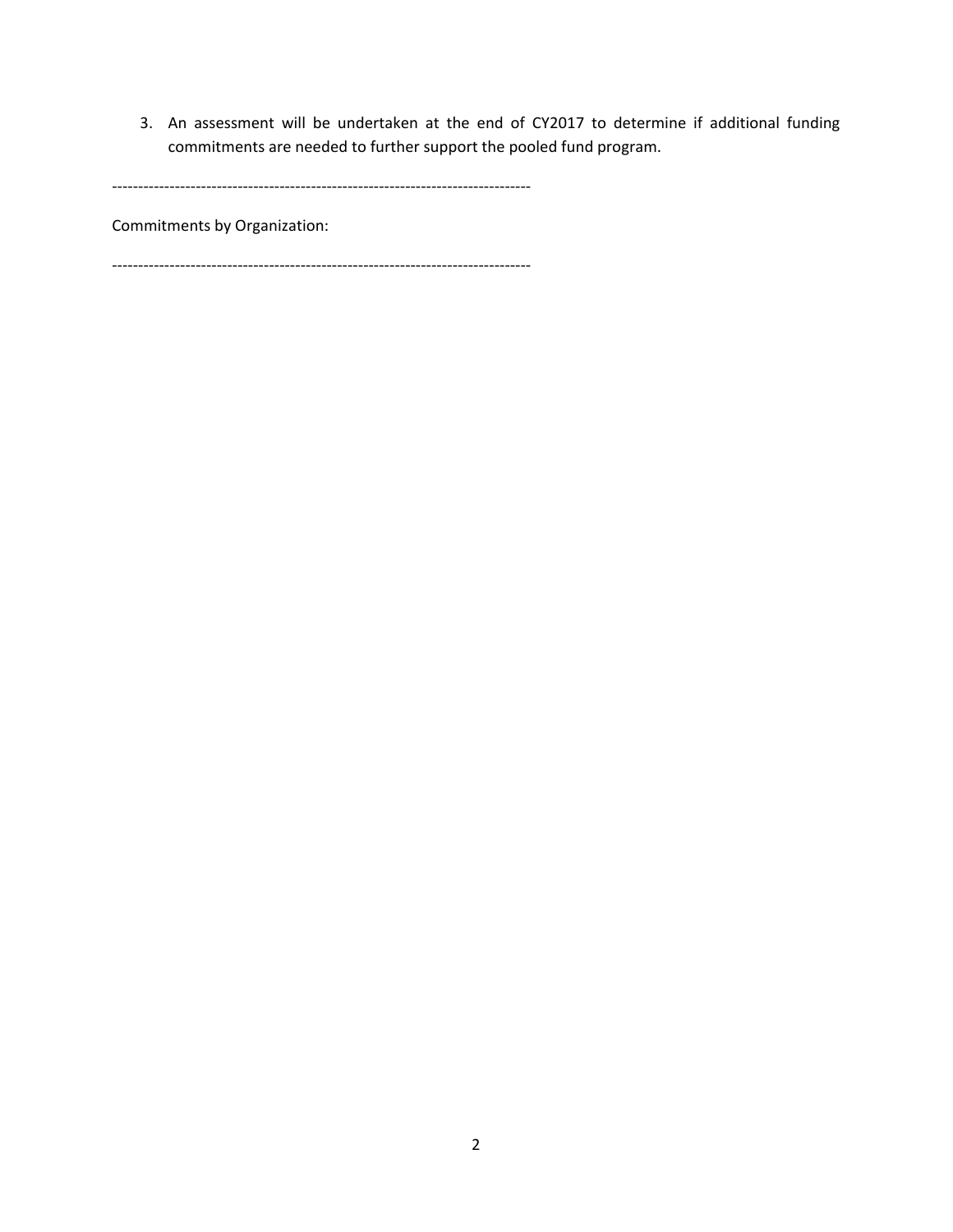## **STUDY DESCRIPTION**

### **Background**:

Moving Ahead for Progress in the  $21<sup>st</sup>$  Century (MAP-21) establishes a broad performancebased approach to the Federal Highway Program. MAP‐21 identifies seven performance areas in which the US DOT, in consultation with their stakeholders, will develop performance measures. Under MAP-21, State Transportation Agencies (STAs), Metropolitan Planning Organizations (MPOs), and public transit providers are required to develop strategies and targets for each of the performance measures established by USDOT. States are required to set targets no later than one year after USDOT establishes the performance measures, and MPOs are required to set targets no later than 180 days after the State sets targets. Public transportation providers are required to set State of Good Repair and Safety targets no later than three months after USDOT establishes measures and MPOs select targets no later than 180 days after public transportation providers set targets. While FHWA and most States have experience measuring different aspects of highway system performance, experience is much more limited in how to manage a performance‐based program that includes establishing and investing toward specific outcome‐oriented performance targets and accountability for achieving those targets. The focus of this pooled‐fund project will be to determine and support participating State's, MPO's, and Public Transportation providers Transportation Performance Management (TPM) Capacity Development needs.

# **Objectives:**

The focus of this pooled fund project will be to research and assess training and educational needs of contributing members, develop and deliver training, and to facilitate the sharing and retention of performance management best practices. Funding will be used to:

- *Identify Gaps in TPM Knowledge, Skills and Abilities*—Conduct a needs analysis for learning and capacity development of contributing members resulting in a short and long‐term capacity building roadmap;
- *Develop and Deliver Learning and Capacity Development Resources*—Develop training and educational material to meet the gaps identified in the knowledge, skills and abilities;
- *Establish a TPM Information Clearinghouse*—The TPM Information Clearinghouse will be used to showcase PM best practices, foster collaboration, and serve as a repository for PM resources; and
- *Support Knowledge Transfer Among Pooled Fund States*

Specifically this pooled fund will:

Guide the prioritization of needs for determining training and other educational support for contributing members: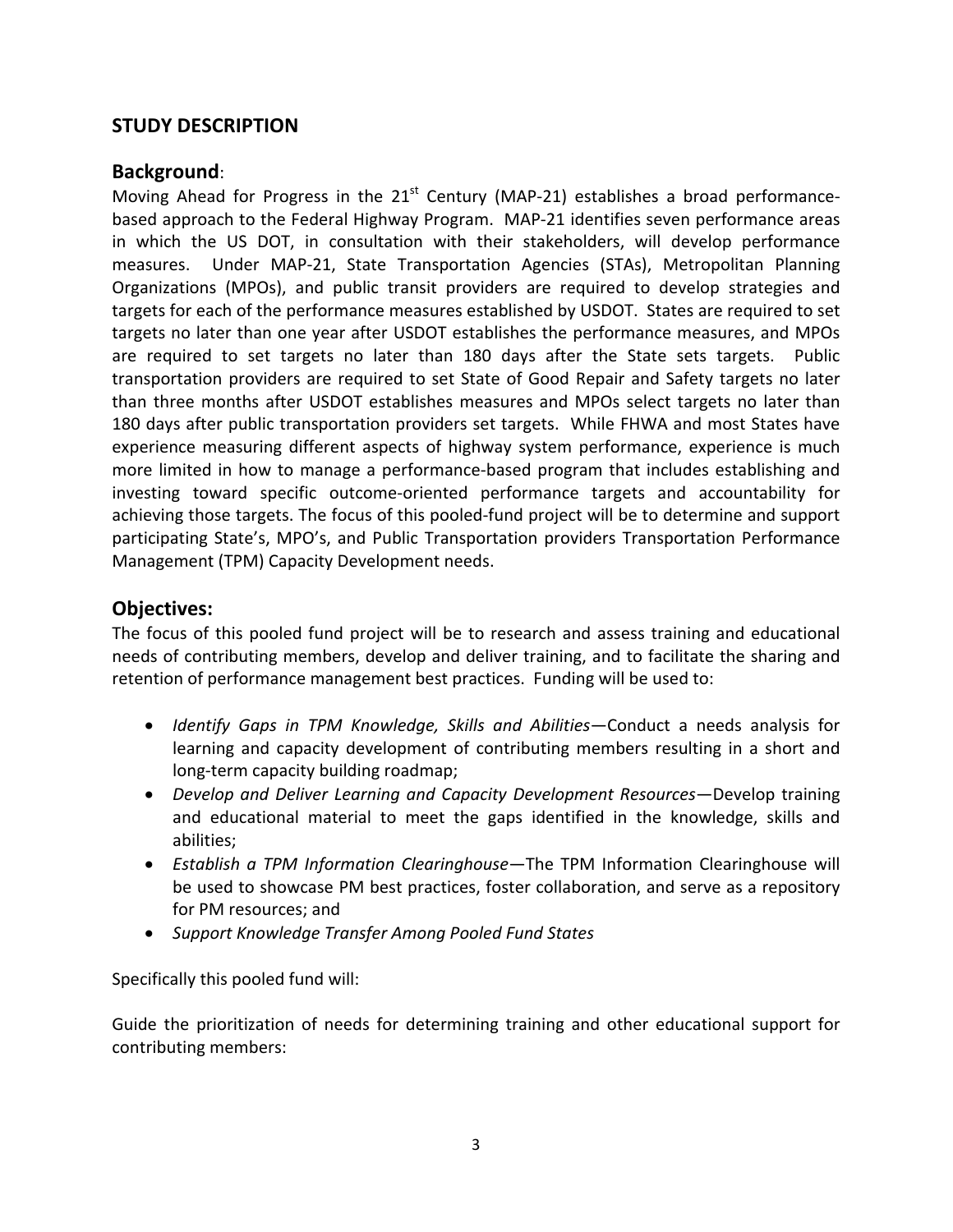- 1. Provide and promote communication and information sharing among member States related to learning and capacity development needs in the areas of performance management and provide input on research topics.
- 2. Develop framework and roadmap for addressing learning and capacity development needs.
- 3. Identify learning and capacity development resources needed to support the development of PM skills.
- 4. Develop online and/or blended training courses and materials that are suitable for a wide variety of audiences such as State Departments of Transportation (State DOTs), Metropolitan Planning Organizations (MPOs), Public Transit Providers, and local governments.
- 5. Support a TPM Information Clearinghouse which will serve as a repository for TPM best practices and other resource information to assist states, MPO's and local government with learning about TPM and their implementation of TPM.

# **Scope of Work:**

The Rhode Island Department of Transportation (RIDOT) will serve as the lead state for the Pooled Fund project. The Rhode Island DOT will work with the American Association of State Highway and Transportation Officials (AASHTO) who will facilitate administrative duties associated with the project and will invoice the vendor/s for reimbursement up to the amount available in the Pooled Fund. The principle tasks are:

- 1. Establish a Technical Advisory Committee (TAC) that will provide advice and guidance concerning the needs analysis, development of the learning and capacity development resources, and the TPM Information Clearinghouse. The TAC will also serve as a resource for supporting the knowledge transfer activities.
	- a. The TAC will be comprised only of pooled fund members and representatives from the FHWA Office of Transportation Performance Management's Training and Capacity Building team.
	- b. The TAC will also serve as a communication and coordination mechanism between the State DOTs and FHWA to ensure that performance management learning and capacity development needs are developed in a coordinated manner.
- 2. Conduct an analysis to identify:
	- a. Short‐term and long‐term learning and capacity development needs of the member States.
	- b. Knowledge, skills, and abilities (KSAs) needed to effectively administer and implement a performance‐based transportation program; optimal organizational structure for effective performance management; resources needed to support KSAs.
- 3. Develop learning and capacity development resources and make accessible online; to include, but not be limited to areas such as determining data quality, statistical analysis, and target setting. Resources to be developed will be identified based in part on results of the needs analysis. Resources should be suitable for a variety of audiences and should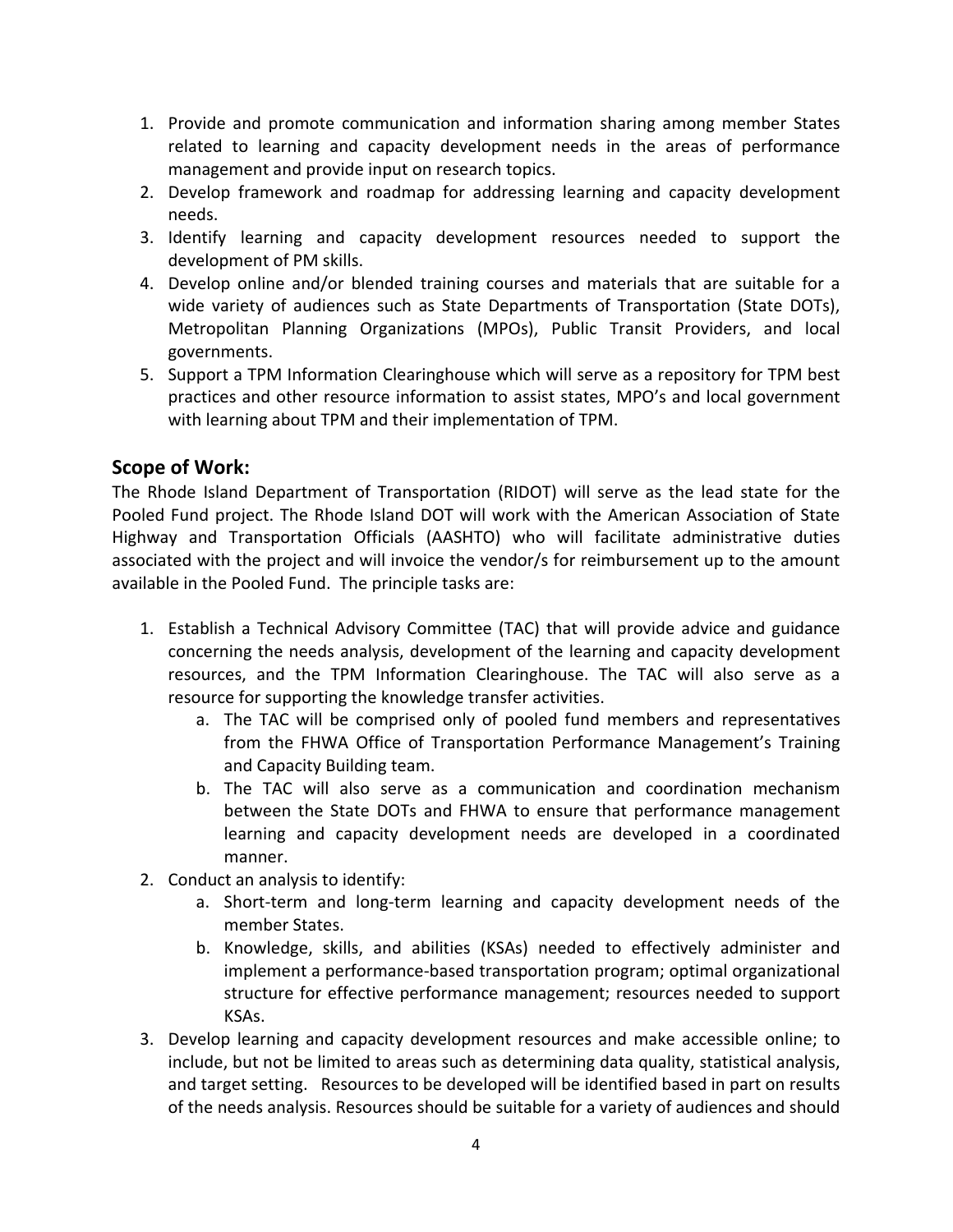include a regular cycle of review and updating.Develop and maintain a TPM Information Clearinghouse consisting of best practice materials and other training and education resource material to assist State DOTs, MPOs, and public transit providers in implementation of a performance‐based transportation program.

- 4. Support knowledge transfer of pooled fund members through the following mechanisms:
	- a. Reimburse travel and per diem expenses for pooled fund members to relevant conferences and workshops. Each pooled fund member would be entitled to reimbursement of their travel for up to two trips for the duration of the project. However, this is subject to change at the discretion of the TAC.
	- b. Cover the expenses of speakers and trainers from other organizations, peer states state and local government agencies in order that they participate in state‐based training, workshops, conferences, etc.

# **Deliverables:**

- 1. **Administrative**:
	- o Project work plan(s) and delivery schedule(s) for all work to be conducted under this pooled fund;
	- o Monthly administrative progress report updates (FHWA standard pooled fund format); and
	- o Reimbursement of travel expenses as part of the knowledge transfer activities for pooled fund members.
- 2. **Needs Analysis of TPM Knowledge Skills and Abilities**—This written report will include a multi‐year capacity development roadmap and framework, including phasing of activities and programming of funding needed for implementation. The framework will be used to guide the development of learning and capacity development resources. It will include:
	- o level of effort and resources needed for implementation;
	- o knowledge skills and abilities and capacity needs that were identified;
	- o an inventory of the educational resources already available and those needing to be developed and documentation of any course descriptions and learning objectives.
- 3. **Learning and Capacity Development Resources**—Based upon available funding and the resource needs identified in the needs analysis, various learning and capacity development resources will be produced. These will include reports, guidance documents, webinars, training, etc. Training courses would include instructor‐led training, web‐based courses, blended courses, and the accompanying materials such as instructor guides and participant manuals. It is expected that the resources developed as part of this deliverable will be made publically available but that pooled fund members will have access to them at no cost as resources permit<sup>1</sup>.

  $1$  Programs and services resulting from the pooled fund will be made available for free or at discounted cost to contributing members (tbd by the TAC on an as needed basis). Non-members may have access to the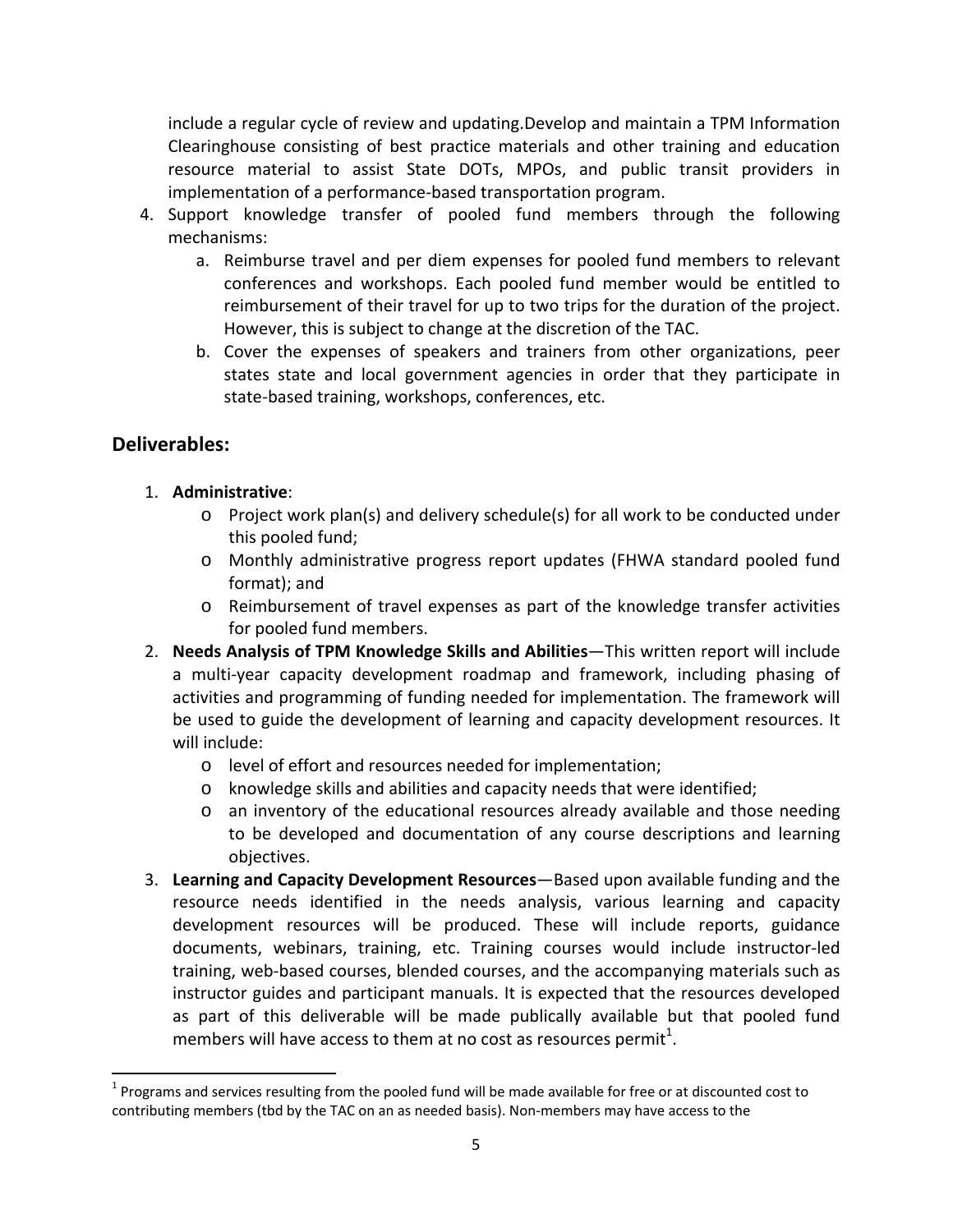- 4. **TPM Information Clearinghouse**—Development and maintenance of an online TPM Information Clearinghouse
- 5. **Knowledge Transfer Activities**—Development and execution of various workshops, peer exchanges, and conferences related to TPM as identified by the TAC and pooled fund members. This may include logistical support for the in-person events such as facilitation, agenda development, note taking, IT support, infrastructure to support virtual meetings, and any other logistical support needed for the conduct of meetings. Meetings should be conducted virtually to the greatest extent possible.

## **Comments:**

Each pooled fund partner state will have at least one representative on the pooled fund Technical Advisory Committee (TAC). The TAC conference calls will serve to update partners on planning activities and to collect partner comments to be provided to the contractor and lead state in support of the activities under this pooled fund study. The TAC will receive monthly report updates. Member representatives will be expected to participate in meetings, help guide the activities of the pooled fund, contribute subject matter expertise, and to identify and make available existing TPM resources for use in the development and delivery of training, and for inclusion on the TPM Information Clearinghouse. Please note, that while the training and educational materials developed as part of this pooled fund are intended to meet the needs of contributing members, training and education material developed will be made available to the greatest extent possible to all members of the transportation community.

#### **Funding Request:**

The funding required to support the research, studies, training, online clearinghouse and related meetings is estimated between \$500,000 and \$1,500,000. The pooled fund request is \$30,000 per pooled-fund member. The budget below is based upon a final commitment of \$1,000,000. Activities will be scaled up or down depending on final commitment received.

<sup>&</sup>lt;u> 1989 - Johann Stoff, amerikansk politiker (d. 1989)</u> programs/services at actual cost. In some instances, such as in‐person training courses, pooled fund members may not receive unlimited access due to the cost of delivering the courses.